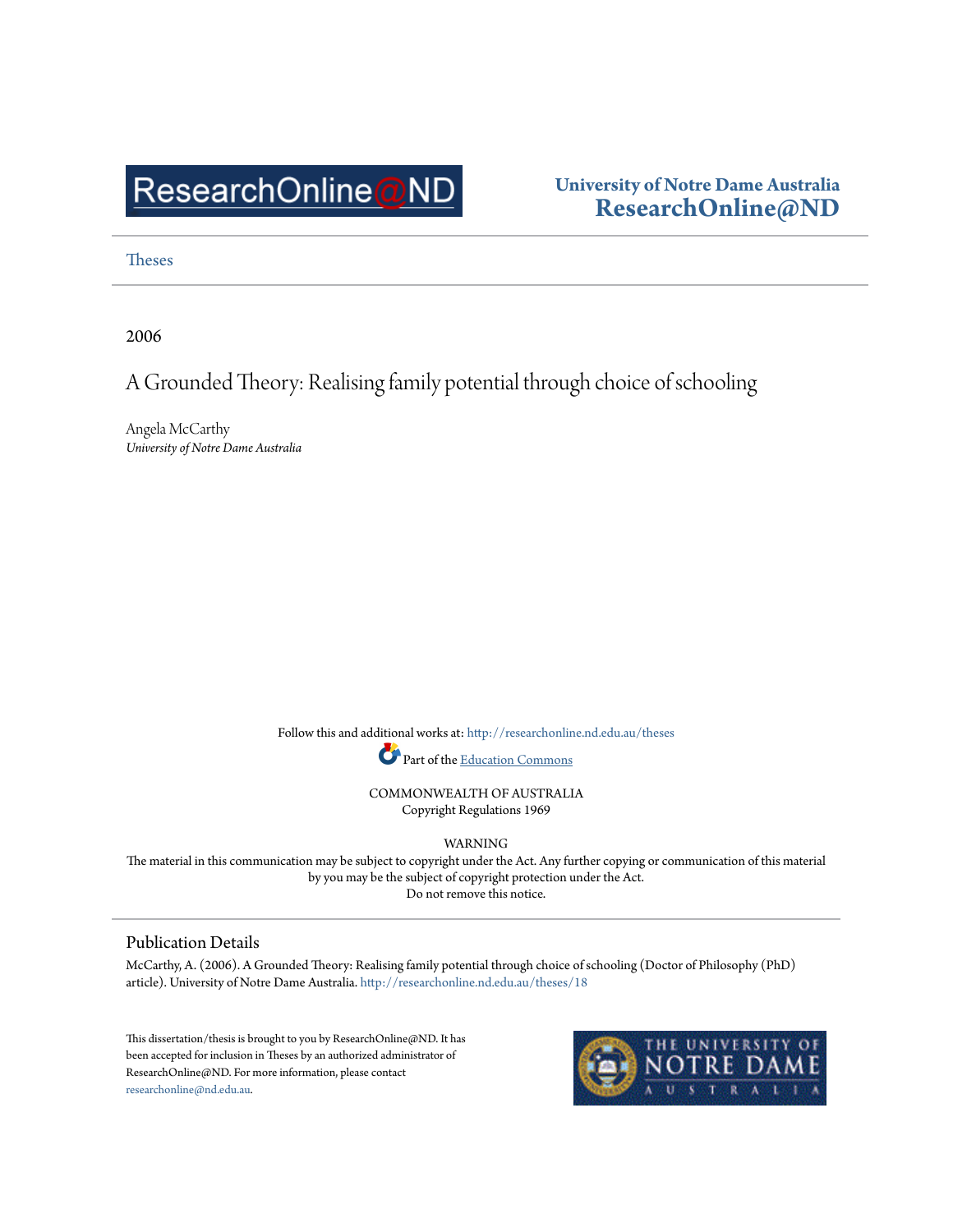## **A GROUNDED THEORY: REALISING FAMILY POTENTIAL THROUGH CHOICE OF SCHOOLING**

**Angela McCarthy**  B.A. (Syd.), B.Ed. (UNDA), M.A.[R.E] (UNDA).

**This thesis is presented as part of the requirements of the award of the Degree of Doctor of Philosophy of the University of Notre Dame Australia** 

**December 2006**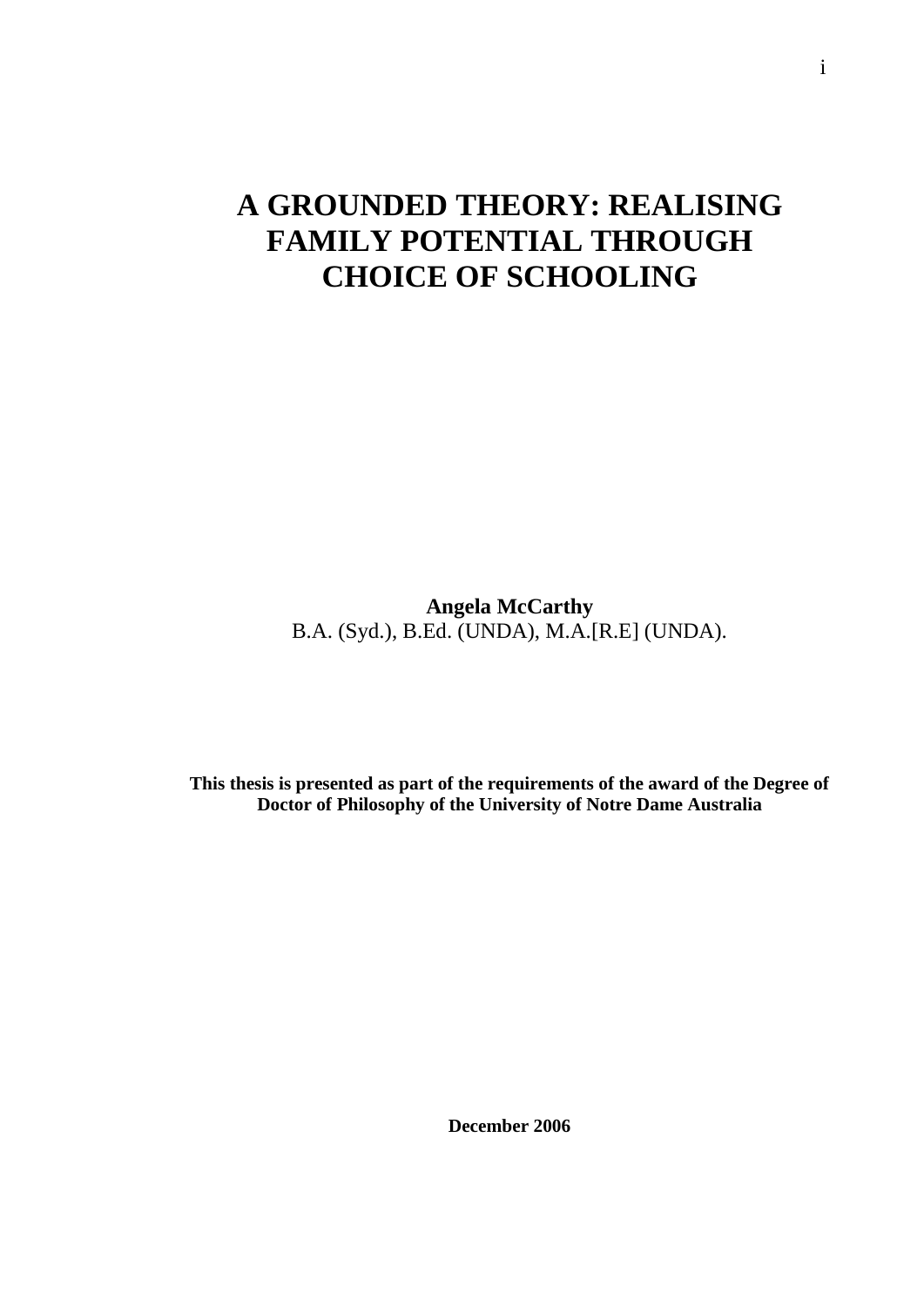## **Declaration of Authorship**

This thesis is the candidate's own work and contains no material which has been accepted for the award of any degree or diploma in any other institution.

To the best of the candidate's knowledge, the thesis contains no material previously published or written by another person, except where due reference is made in the text of the thesis.

\_\_\_\_\_\_\_\_\_\_\_\_\_\_\_\_\_\_\_\_\_\_\_\_\_ \_\_\_\_\_\_\_\_\_\_\_\_\_\_\_\_\_\_\_

Candidate's Name Date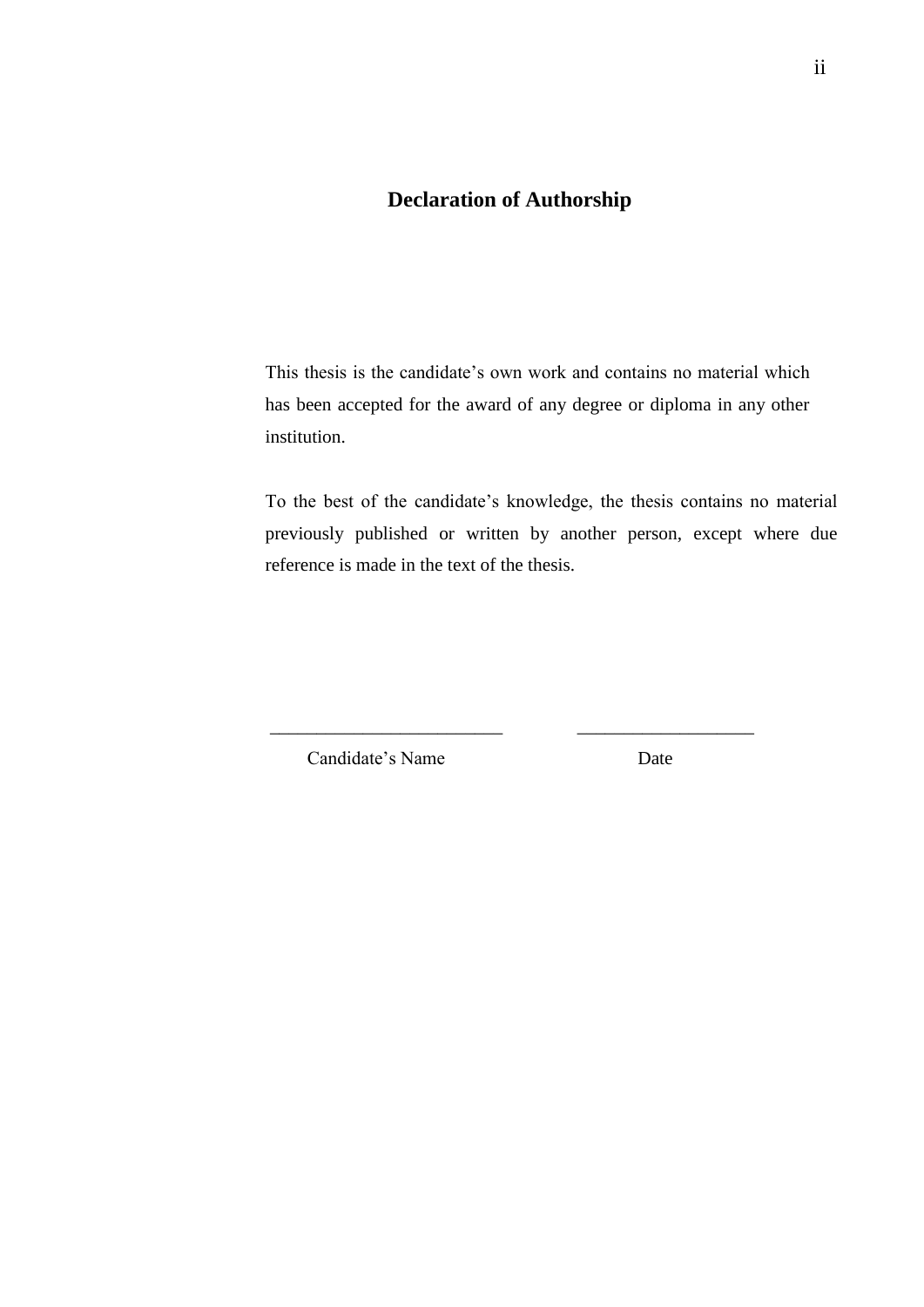#### **ACKNOWLEDGEMENTS**

The completion of the research and the resultant thesis that is presented here has been dependent on the support and encouragement of many individuals and groups of people. I wish to express my deep appreciation and gratitude to them all but to acknowledge particularly the following:

- $\triangleright$  My supervisor, Dr Tony Ryan, who supported this work, along a sometimes chaotic path, but always with the abiding conviction of its worth.
- $\triangleright$  Dr Vera Irurita, from Curtin University of Technology, for her excellent assistance with the understanding of grounded theory, and also her Grounded Theory seminar group who helped to establish me in this research with their positive critiques and conversation.
- $\triangleright$  Dr Christopher J. S. deSilva who proof read the manuscript with great diligence and thoughtful care.
- $\triangleright$  The participants in the study who gave so freely and generously of their time and experiences.
- The University of Notre Dame Australia, especially Dr Don Watts and Dr Selma Alliex, for continued support at every level.
- The School of Education staff, particularly Associate Professor Maureen Mears, as well as the Research staff and the Library staff.
- The Australian Government for granting an Australian Postgraduate Award Scholarship for the middle years of the doctoral journey.
- $\triangleright$  John, my husband, who has supported my every need with love and steadfastness, and my family for their patience.
- $\triangleright$  Diane Cole and Sue Vidovich for keeping me emotionally buoyant during the journey.
- $\triangleright$  Dr Michael McKibbin who ensured that chiropractic attention kept my body capable of completing the work.

#### **DEDICATION**

This thesis is dedicated to my father, Peter Murray AOM, who had a deep passion about Catholic Education, from the 1960s when he fought vigorously for State Aid, until his death in 2005.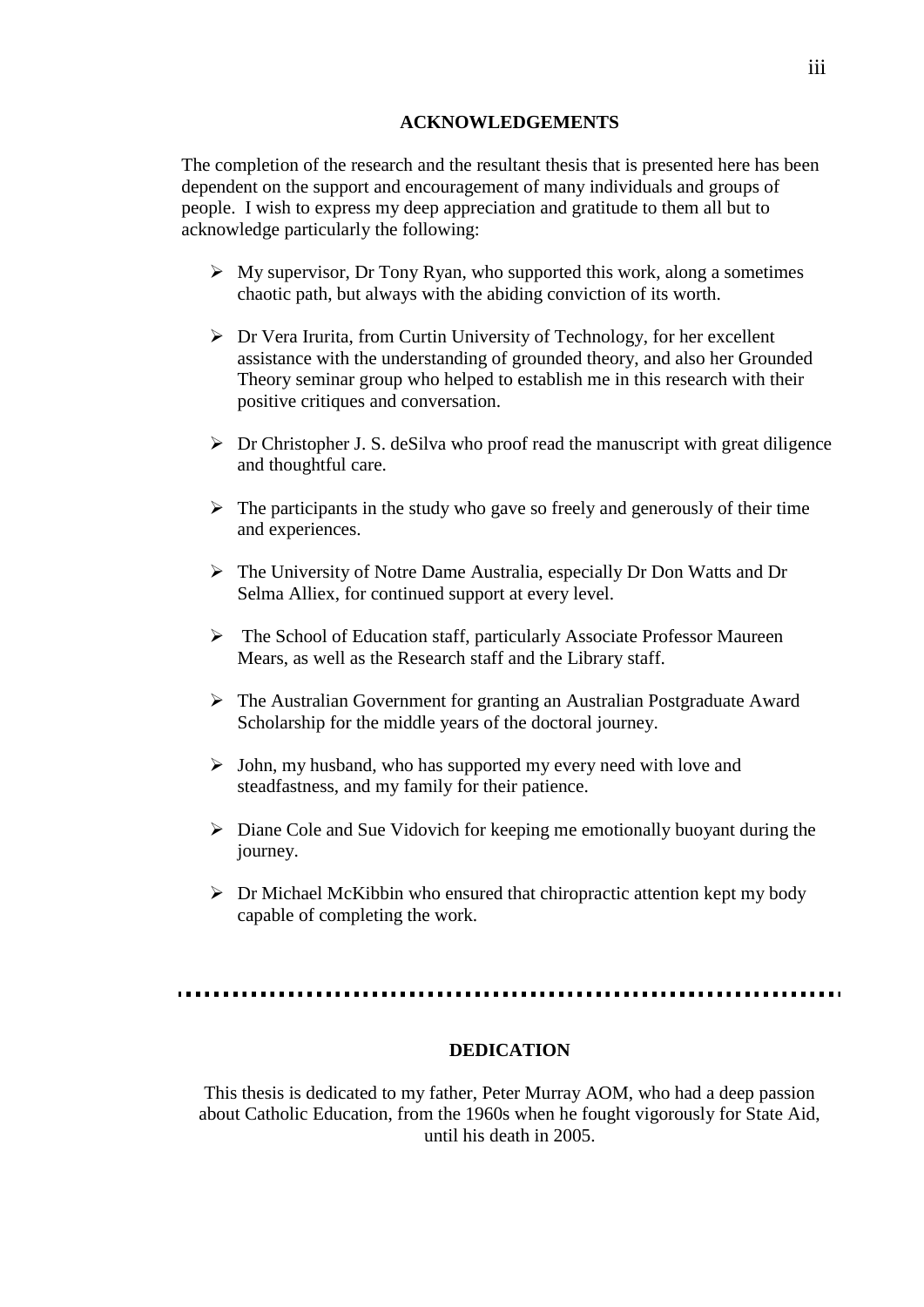## **TABLE OF CONTENTS**

| <b>TITLE PAGE</b>                                                                                                                                                                                                                                                                                                                                                                                                                                                                                                                                                                                                                         | $\mathbf{1}$                                                                                                                                                   |
|-------------------------------------------------------------------------------------------------------------------------------------------------------------------------------------------------------------------------------------------------------------------------------------------------------------------------------------------------------------------------------------------------------------------------------------------------------------------------------------------------------------------------------------------------------------------------------------------------------------------------------------------|----------------------------------------------------------------------------------------------------------------------------------------------------------------|
| <b>DECLARATION OF AUTHORSHIP</b>                                                                                                                                                                                                                                                                                                                                                                                                                                                                                                                                                                                                          | $\overline{\mathbf{u}}$                                                                                                                                        |
| <b>ACKNOWLEDGEMENTS AND DEDICATION</b>                                                                                                                                                                                                                                                                                                                                                                                                                                                                                                                                                                                                    | iii                                                                                                                                                            |
| <b>TABLE OF CONTENTS</b>                                                                                                                                                                                                                                                                                                                                                                                                                                                                                                                                                                                                                  | iv                                                                                                                                                             |
| <b>LIST OF TABLES AND FIGURES</b>                                                                                                                                                                                                                                                                                                                                                                                                                                                                                                                                                                                                         | viii                                                                                                                                                           |
| <b>LIST OF APPENDICES</b>                                                                                                                                                                                                                                                                                                                                                                                                                                                                                                                                                                                                                 | ix                                                                                                                                                             |
| <b>ABSTRACT</b>                                                                                                                                                                                                                                                                                                                                                                                                                                                                                                                                                                                                                           | X                                                                                                                                                              |
| <b>CHAPTER 1 - INTRODUCTION</b>                                                                                                                                                                                                                                                                                                                                                                                                                                                                                                                                                                                                           | $\mathbf{1}$                                                                                                                                                   |
| Foundation of the Study<br>Purpose of the Study<br><b>Research Objectives</b><br>Definition of Non-Government Schooling<br><b>Context of School Choice</b><br><b>Historical Context</b><br><b>Eastern Colonies</b><br><b>Swan River Colony</b><br>Penal Labour in Western Australia<br>Sectarianism<br>The Return of State Aid<br><b>Political Context</b><br><b>Sociological Context</b><br>Parental Involvement<br><b>Funding School Choice</b><br>Theological Context of Catholic Schooling<br>The Roots of Catholic Education<br>The Value of Religious Based Education<br><b>Supporting Structures</b><br><b>Modern Developments</b> | $\overline{2}$<br>3<br>$\overline{4}$<br>$\overline{4}$<br>5<br>6<br>6<br>$\overline{7}$<br>9<br>9<br>11<br>12<br>16<br>17<br>20<br>23<br>23<br>24<br>26<br>29 |
| Rationale for the Chosen Methodology<br>Significance of the Study                                                                                                                                                                                                                                                                                                                                                                                                                                                                                                                                                                         | 31<br>32                                                                                                                                                       |
| <b>CHAPTER 2 - METHODOLOGY</b>                                                                                                                                                                                                                                                                                                                                                                                                                                                                                                                                                                                                            | 34                                                                                                                                                             |
| Grounded Theory Method<br>Epistemology of Grounded Theory<br>Use of literature in the Grounded Theory Method<br><b>Research Design</b><br>Criticisms of Grounded Theory<br><b>Strengths of Grounded Theory</b>                                                                                                                                                                                                                                                                                                                                                                                                                            | 36<br>38<br>41<br>43<br>47<br>48                                                                                                                               |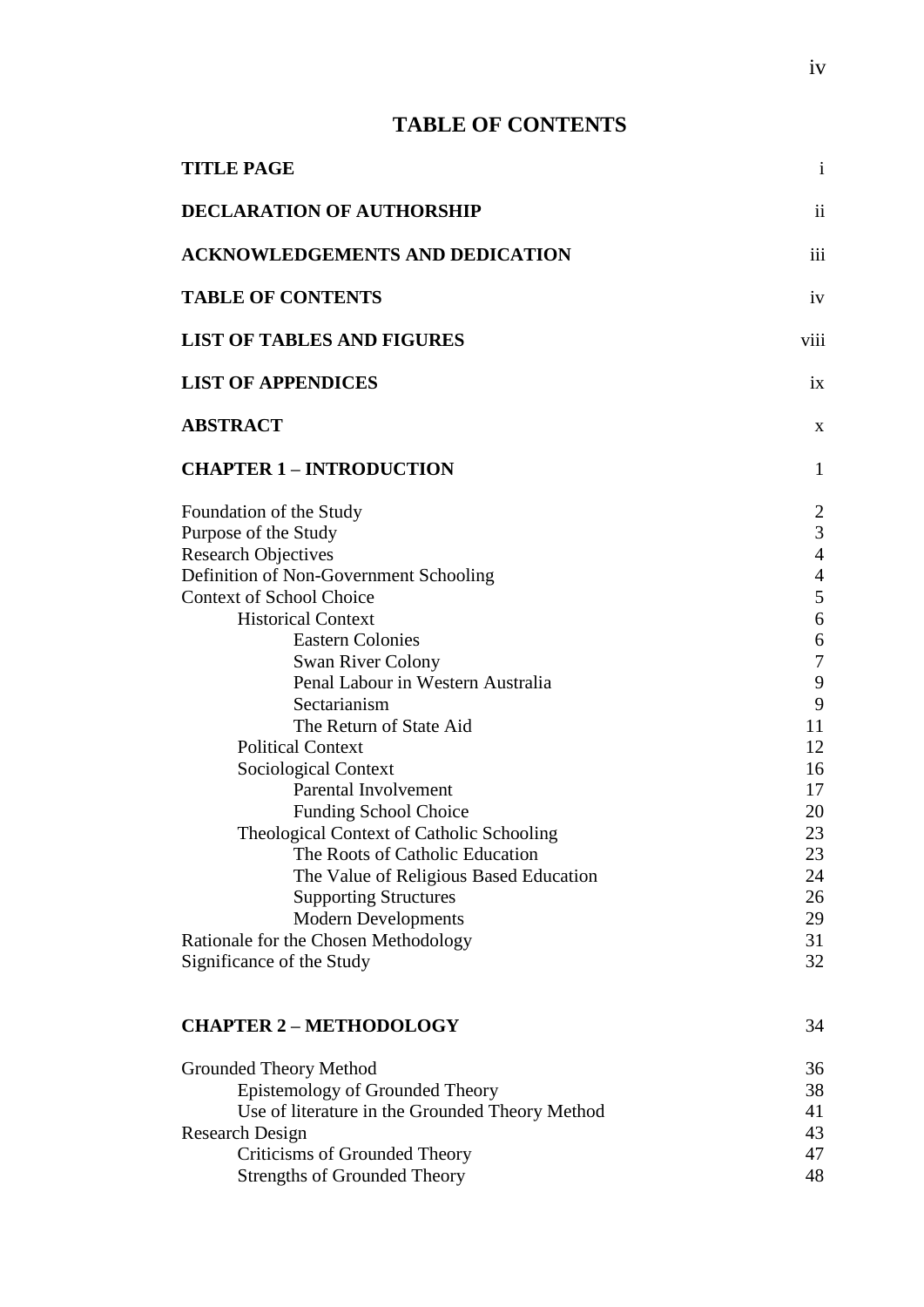| Methods of the Grounded Theory Procedure                            | 49 |
|---------------------------------------------------------------------|----|
| <b>Purposive Sampling</b>                                           | 49 |
| Confidentiality and Ethical Clearance                               | 49 |
| Participants                                                        | 50 |
| <b>City Participants</b>                                            | 51 |
| <b>Country Participants</b>                                         | 51 |
| Data Collection                                                     | 53 |
| <b>Self Reflection</b>                                              | 54 |
| Period of Data Collection                                           | 54 |
| The Formal Interview                                                | 55 |
| The Language of the Interviewer                                     | 58 |
| <b>Establishing the Connection</b>                                  | 58 |
| Development of the Interviews                                       | 61 |
| Transcription of the Interviews                                     | 63 |
| Data Analysis                                                       | 66 |
| The Constant Comparative Method                                     | 67 |
| Memos                                                               | 68 |
| Saturation                                                          | 73 |
| <b>Theoretical Sensitivity</b>                                      | 74 |
| <b>Theoretical Sampling</b>                                         | 74 |
| Data Coding Procedures                                              | 75 |
| <b>Open Coding</b>                                                  | 76 |
| Software for Qualitative Data Analysis: NUD*IST™ 6 and Inspiration® | 79 |
| <b>Axial Coding</b>                                                 | 80 |
| <b>Identifying Causal Concerns</b>                                  | 84 |
| <b>Intervening Conditions</b>                                       | 85 |
| <b>Selective Coding</b>                                             | 86 |
| Evaluating a Grounded Theory                                        | 86 |
| Conclusion                                                          | 88 |
| <b>Personal Notes</b>                                               | 89 |
|                                                                     |    |

#### **CHAPTER 3 - BASIC SOCIAL CONCERN: BEING CHALLENGED TO CHOOSE** 90

| Causal Conditions of Being Challenged to Choose | 92  |
|-------------------------------------------------|-----|
| <b>Family Imperatives</b>                       | 94  |
| <b>Religious Based Imperatives</b>              | 95  |
| Culture of faith                                | 95  |
| Religious commitment                            | 101 |
| Support of family values                        | 102 |
| Non-Religious Based Imperatives                 | 103 |
| Developing independence                         | 104 |
| Education for life long learning                | 105 |
| Proximity and good schooling                    | 108 |
| Availability of Schooling                       | 110 |
| <b>Country Issues</b>                           | 111 |
| <b>City Issues</b>                              | 114 |
| Specific Needs of the Child                     | 115 |
| <b>Giftedness</b>                               | 115 |
|                                                 |     |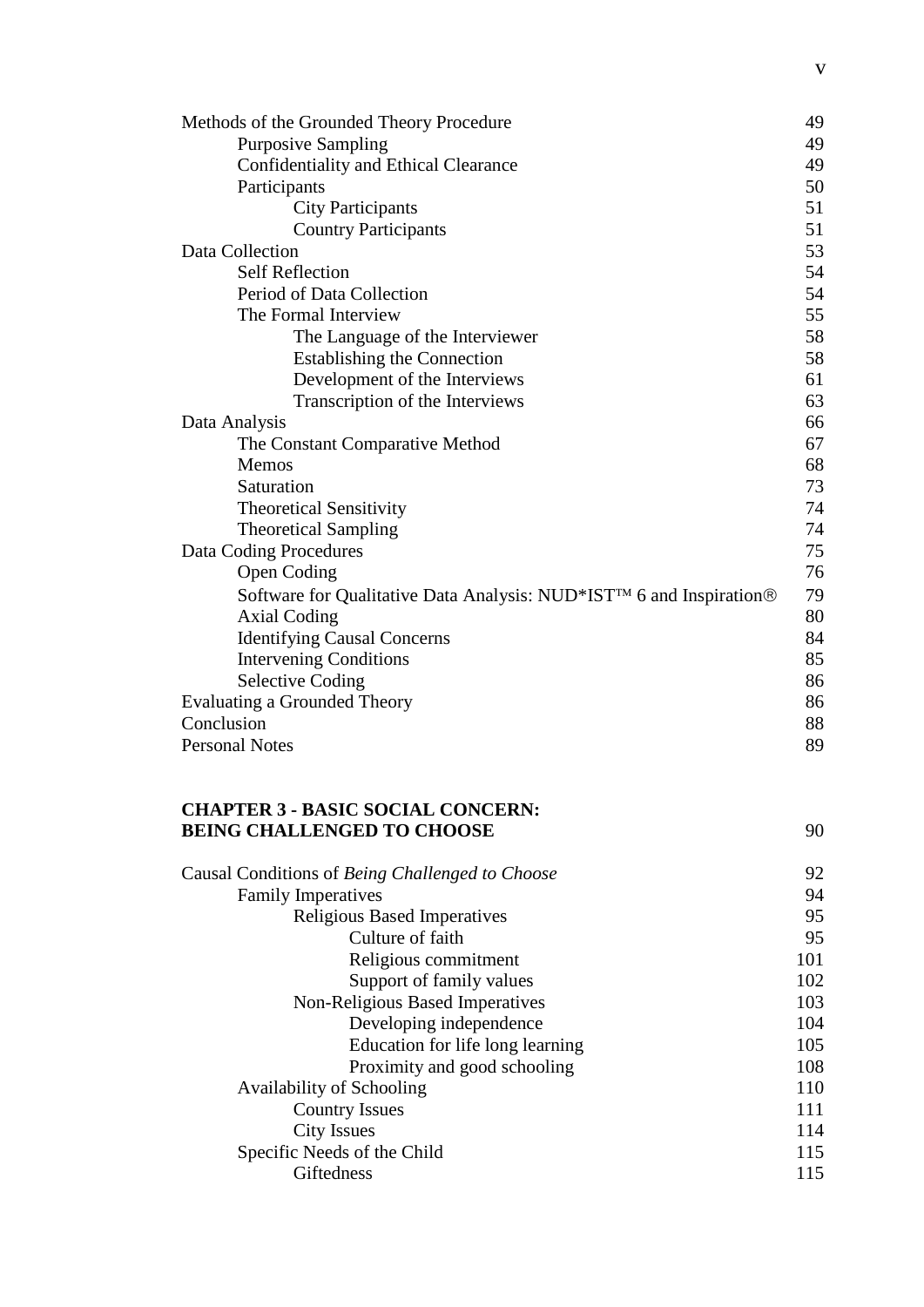| <b>Academic Stimulation</b> | 116 |
|-----------------------------|-----|
| Learning Difficulties       | 117 |
| <b>Emotional Needs</b>      | 118 |
| <b>Sporting Prowess</b>     | 119 |
| Conclusion                  | 122 |
| <b>Personal Notes</b>       | 122 |

#### **CHAPTER 4 - BASIC SOCIAL PROCESS: REALISING FAMILY POTENTIAL – MAKING THE CHOICE** 124

| Phase One: Making the Choice                  | 125 |
|-----------------------------------------------|-----|
| <b>Stage One: Refining Family Imperatives</b> | 128 |
| Rumbling and Refining                         | 128 |
| <b>Intervening Conditions</b>                 | 132 |
| Personal history                              | 134 |
| Child's needs                                 | 139 |
| Attitudes of others                           | 142 |
| Needs and influence of wider family           | 143 |
| <b>Stage Two: Framing Their Options</b>       | 144 |
| Sourcing Information                          | 146 |
| <b>Intervening Conditions</b>                 | 151 |
| Resources                                     | 151 |
| <b>External factors</b>                       | 157 |
| Accessibility of school                       | 158 |
| Critical family events                        | 162 |
| Geography                                     | 164 |
| Stage Three: Making a Match                   | 167 |
| Balancing                                     | 168 |
| <b>Intervening Conditions</b>                 | 168 |
| Timing                                        | 170 |
| Attitudes encountered                         | 171 |
| Needs of the family                           | 174 |
| Conclusion                                    | 178 |
| <b>Personal Notes</b>                         | 179 |

## **CHAPTER 5 - BASIC SOCIAL PROCESS: REALISING FAMILY POTENTIAL – MANAGING THE CHOICE** 180

| Phase Two: Managing the Choice                 | 181 |
|------------------------------------------------|-----|
| Stage One: Reviewing and Justifying the Choice | 183 |
| Intervening Conditions in Stage One            | 188 |
| Obstacles presented                            | 189 |
| Critical family events                         | 191 |
| Opportunities presented                        | 194 |
| Stage Two: Resolving the Issues                | 195 |
| Intervening Conditions in Stage Two            | 197 |
| Support available                              | 198 |
| Cost                                           | 205 |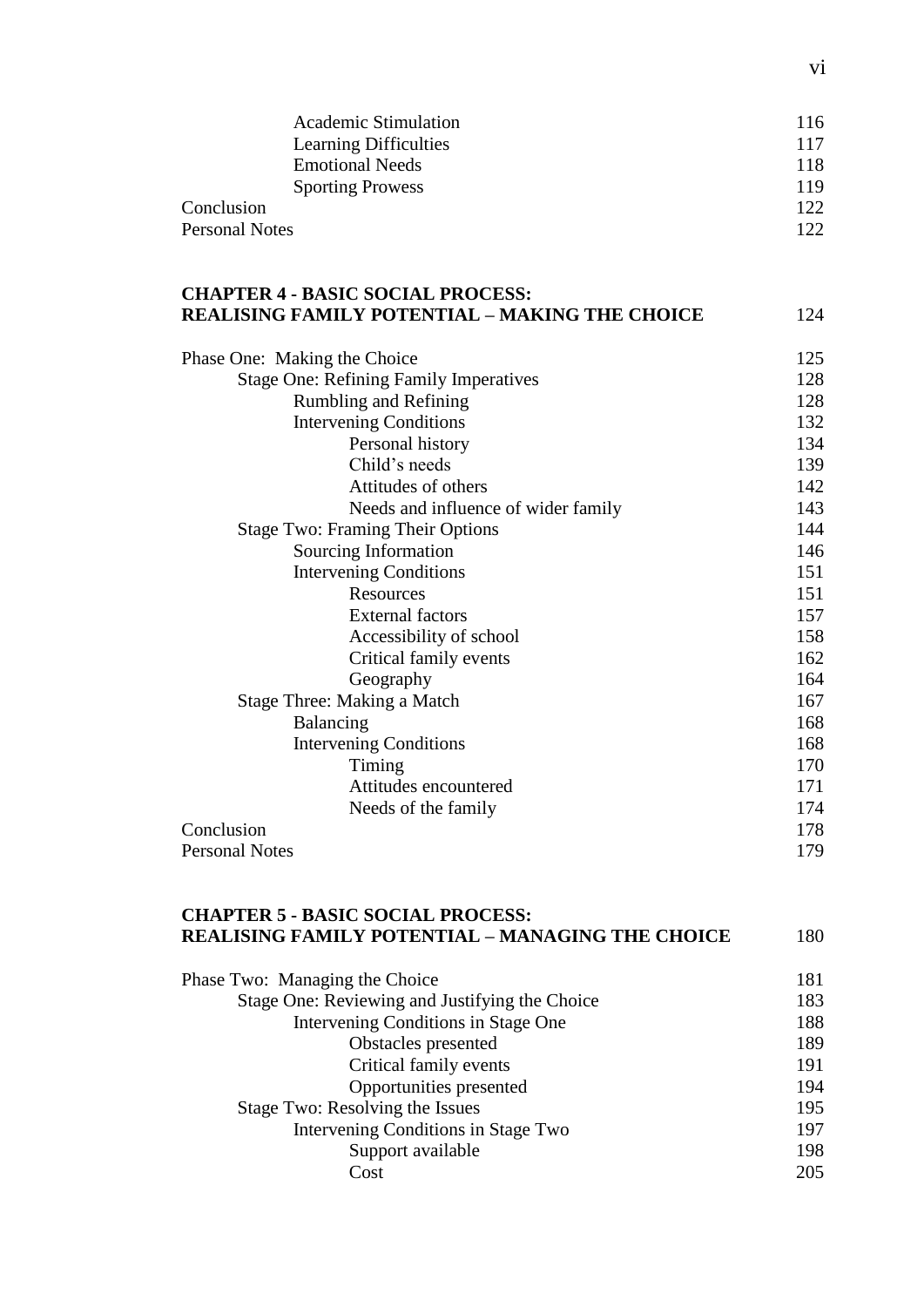|                | Degree of challenge | 207 |
|----------------|---------------------|-----|
|                | Imperatives         | 209 |
| Conclusion     |                     | 213 |
| Personal Notes |                     | 213 |

#### **CHAPTER 6 – THE GROUNDED THEORY: REALISING FAMILY POTENTIAL THROUGH CHOICE OF SCHOOLING** 214

| Introduction                                           | 215 |
|--------------------------------------------------------|-----|
| <b>Research Overview</b>                               | 215 |
| Foundation of the Study                                | 216 |
| <b>Concern Shared by Families</b>                      | 217 |
| <b>Family Imperatives</b>                              | 217 |
| Availability of Schooling                              | 219 |
| Specific Needs of the Child                            | 220 |
| <b>Realising Family Potential</b>                      | 222 |
| Phase One: Making the Choice                           | 223 |
| Phase Two: Managing the Choice                         | 225 |
| Conclusion                                             | 228 |
| <b>Personal Notes</b>                                  | 228 |
| <b>CHAPTER 7 - CONCLUSION</b>                          | 229 |
| Introduction                                           | 230 |
| Relationship with Other Theories about Decision Making | 232 |
| <b>Ethnographic Decision Models</b>                    | 232 |
| <b>Rational Choice Theory</b>                          | 233 |
| <b>Framing Effects</b>                                 | 234 |
| <b>Random Utility Model</b>                            | 235 |
| <b>Usefulness of Theory</b>                            | 235 |
| <b>Potential for Further Research</b>                  | 236 |
| <b>Personal Notes</b>                                  | 238 |
| <b>REFERENCE LIST</b>                                  | 240 |
| <b>APPENDICES</b>                                      | 255 |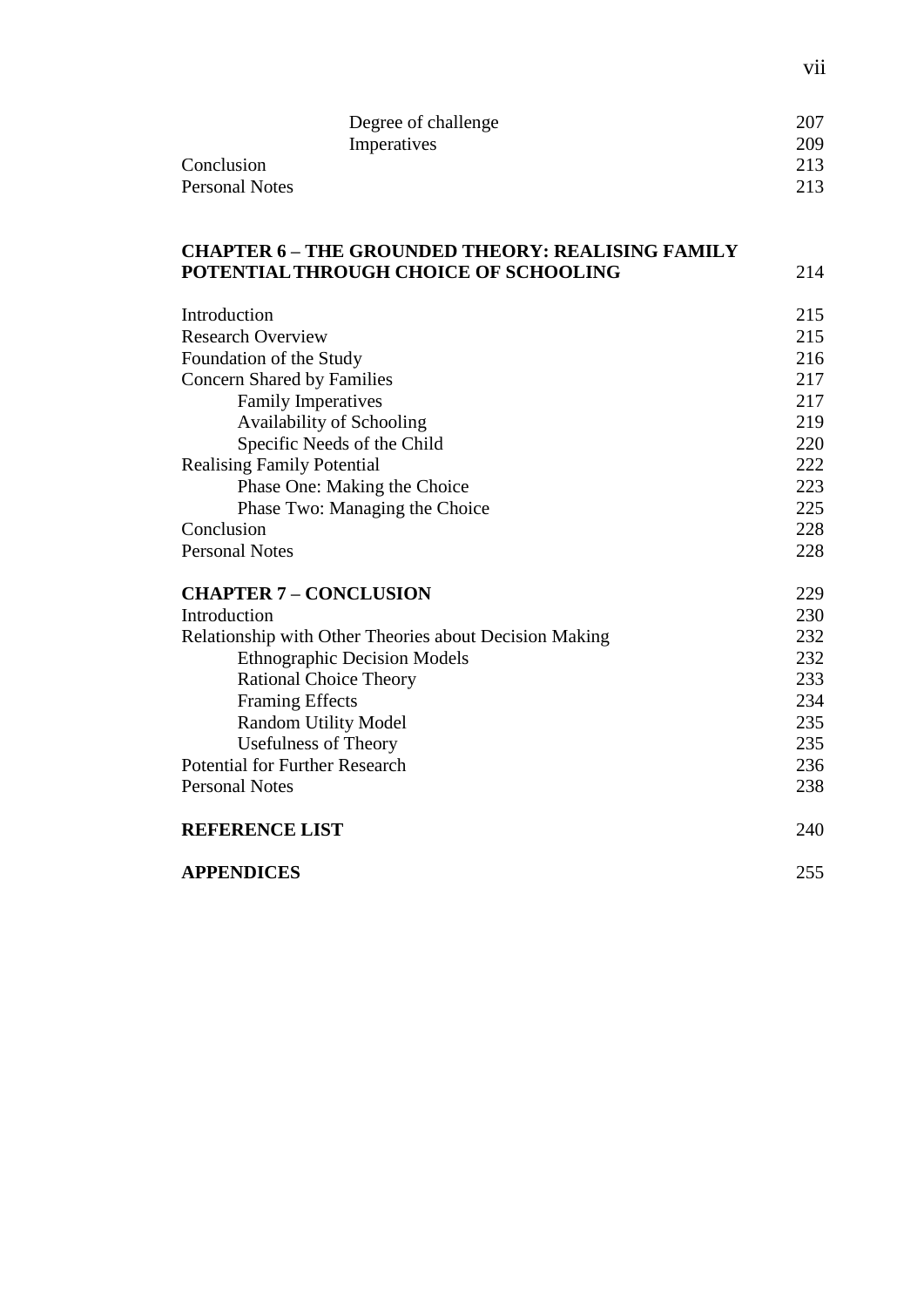#### **LIST OF TABLES**

| Table 1.1 | Types of Australian Non-Government Schools | 5  |
|-----------|--------------------------------------------|----|
| Table 2.1 | School choices made by participants        | 52 |
| Table 2.2 | Profile of parent participants             | 53 |
| Table 2.3 | Sample of open coding                      | 78 |
| Table 2.4 | Further sample of open coding              | 79 |

#### **LIST OF FIGURES**

| Figure 2.1 | Conceptualisation of interview format                          | 62  |
|------------|----------------------------------------------------------------|-----|
| Figure 2.2 | From substantive frame to interview guide                      | 63  |
| Figure 2.3 | Construction of a grounded theory                              | 69  |
| Figure 2.4 | Diagram generated with <i>Inspiration</i> $\circledR$          | 82  |
| Figure 2.5 | Microsoft Word diagram                                         | 83  |
| Figure 2.6 | Summary of specific participant codes as grouped under the     |     |
|            | Category "Responding the personal history"                     | 84  |
| Figure 2.7 | Schema describing a possible causal concern                    | 85  |
| Figure 2.8 | Intervening conditions relevant to Rumbling and Refining       | 86  |
| Figure 3.1 | Basic Social Concern of Being Challenged to Choose             | 93  |
| Figure 3.2 | Sub-category - Family imperatives                              | 93  |
| Figure 3.3 | Sub-category - Availability of schooling                       | 111 |
| Figure 3.4 | Sub-category – Specific needs of the child                     | 115 |
| Figure 4.1 | Basic Social Process – Realising family potential              | 128 |
| Figure 4.2 | Stage One – Refining family imperatives                        | 129 |
| Figure 4.3 | Stage One – Refining family imperatives, with                  |     |
|            | intervening conditions                                         | 133 |
| Figure 4.4 | Stage Two within Phase One of the basic social process         | 145 |
| Figure 4.5 | Stage Two – Framing their options                              | 146 |
| Figure 4.6 | Stage Two - Framing their options, with intervening conditions | 152 |
| Figure 4.7 | Stage Three within the basic social process                    | 168 |
| Figure 4.8 | Stage Three - Making a match                                   | 169 |
| Figure 4.9 | Stage Three – Making a match, with intervening conditions      | 169 |
| Figure 5.1 | Phase Two within the basic social process                      | 182 |
| Figure 5.2 | Reviewing and justifying the choice                            | 182 |
| Figure 5.3 | Relationship of Phase Two to the original causal concern       | 188 |
| Figure 5.4 | Intervening conditions within Stage One in Phase Two           | 189 |
| Figure 5.5 | Stage Two within Phase Two                                     | 196 |
| Figure 5.6 | Resolving the issues                                           | 197 |
| Figure 5.7 | Intervening conditions related to resolving the issues         | 198 |
| Figure 6.1 | Being challenged to choose                                     | 218 |
| Figure 6.2 | Core category of Realising Family Potential                    | 222 |
| Figure 6.3 | Stage One – Refining family imperatives, with                  |     |
|            | intervening conditions                                         | 223 |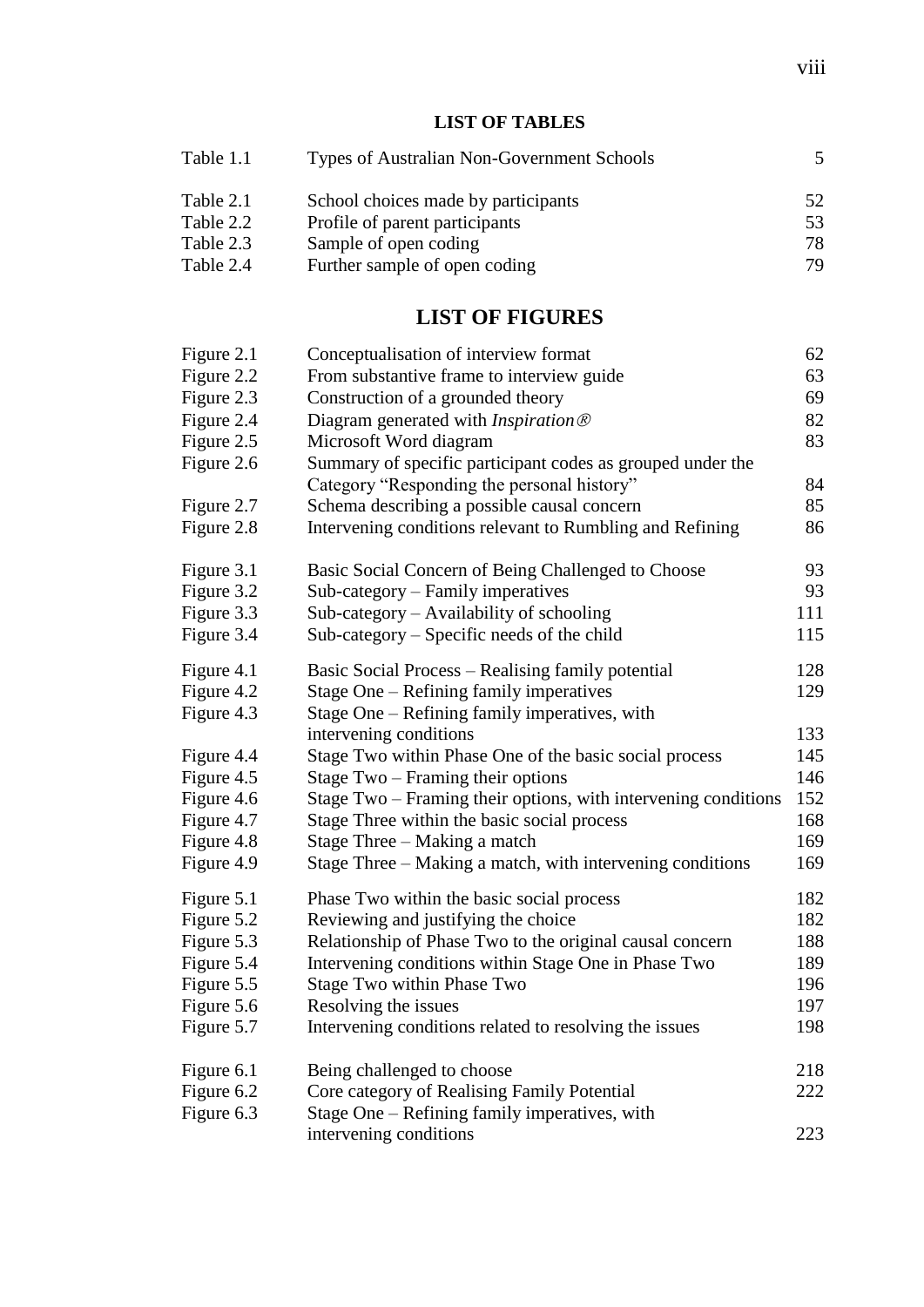| Figure 6.4 | Stage Two – Framing their options, with                   |     |
|------------|-----------------------------------------------------------|-----|
|            | intervening conditions                                    | 224 |
| Figure 6.5 | Stage Three – Making a match, with intervening conditions | 225 |
| Figure 6.6 | Intervening conditions within Stage One in Phase Two      | 226 |
| Figure 6.7 | Grounded Theory of Realising Family Potential             | 227 |

#### **LIST OF APPENDICES**

| Appendix 1.1 | List of Research in Substantive Area | 256 |
|--------------|--------------------------------------|-----|
| Appendix 1.2 | List of Media Coverage               | 258 |
| Appendix 2.1 | <b>Information Sheet</b>             | 266 |
| Appendix 2.2 | <b>Consent Form</b>                  | 268 |
| Appendix 2.3 | <b>Newspaper Articles</b>            | 270 |
| Appendix 2.4 | Questionnaire                        | 290 |
| Appendix 2.5 | <b>Interview Guide</b>               | 294 |
| Appendix 2.6 | <b>Participant Profile</b>           | 296 |
| Appendix 2.7 | <b>Family Description</b>            | 298 |
| Appendix 2.8 | The Story Line                       | 304 |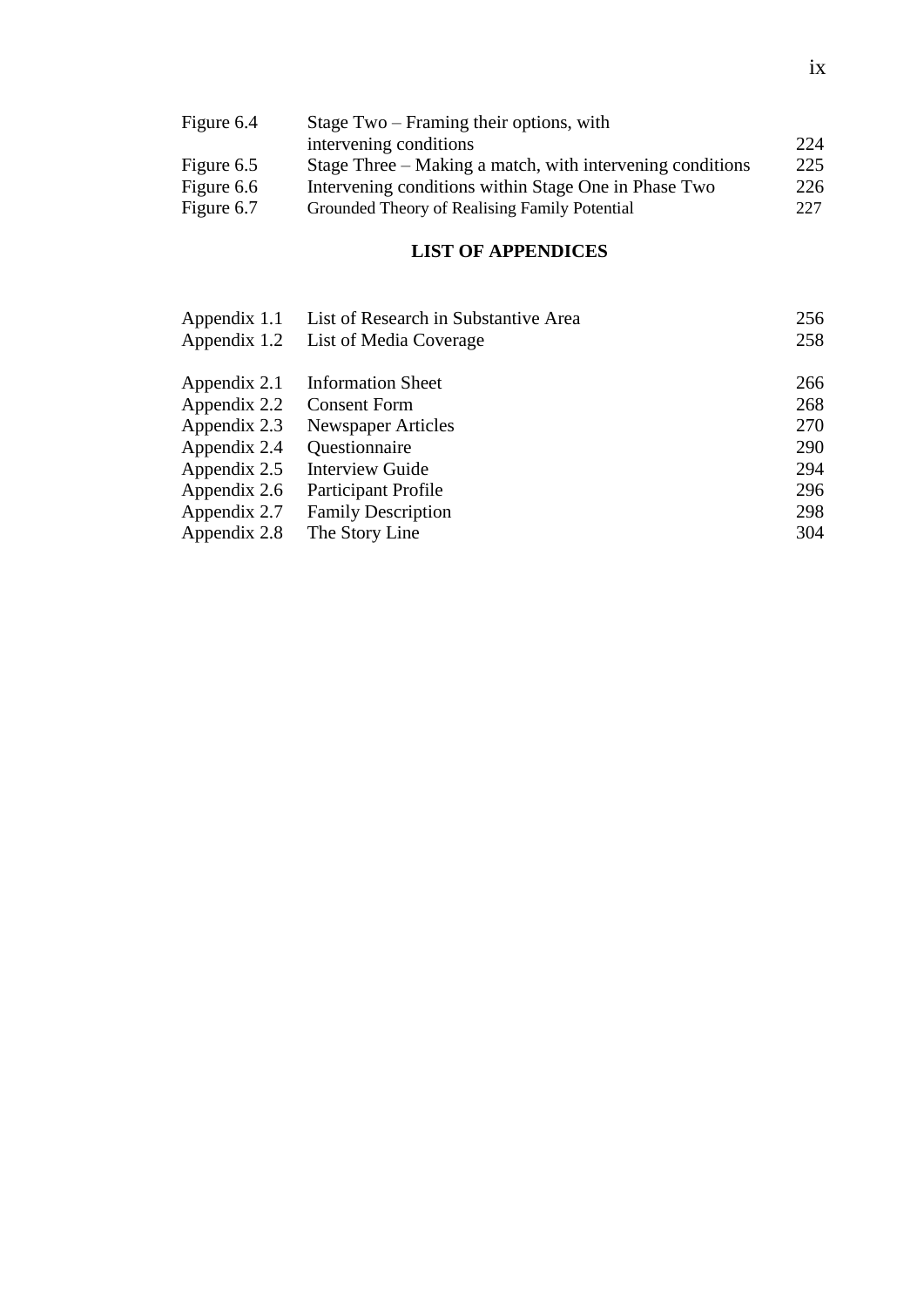#### **ABSTRACT**

This study was designed to develop a substantive theory that would explain the process through which a family makes educational choices in Western Australia. The grounded theory method was chosen for this research.

The participants in the study were mainly parents of children in Catholic schools who were invited to assist in the research through purposive sampling. Further theoretical sampling extended the parental informant group to include parents of children in the government sector as well as in non-government schools other than Catholic schools. The data were primarily obtained through formal interviews. The analysis of the data was conducted through the use of the constant comparative method, memo writing and drawing of schema to express the theoretical development (Strauss & Corbin, 1990). NUD\*IST<sup>TM</sup> 6 and 7 were used initially to help manage the data until categories were firmly established. *Inspiration®* was used to draw schema to visualise category development.

The study showed that parents were challenged to choose outside the education provided by the government for three types of reasons: specific needs of the child, availability of schooling, and/or family imperatives. To resolve this concern they entered the process of realising their family potential. This process had two different phases. The initial phase was making the choice and involved three stages: refining family imperatives, framing their options and making a match. The second phase was managing the choice and involved two stages. The process in the first stage was reviewing and justifying the choice and in stage two was resolving the issues. The result of this part of the process was to change the choice or maintain the choice. If the choice was to change they returned to the first phase to make a further choice.

The study lies within a historical, political, sociological and theological context and is further informed by the review of different forms of decision-making models. Since no other substantive studies on this subject were discovered in the searches undertaken in Australian, the present study is considered to be an original contribution to the wider field of knowledge about school choice.